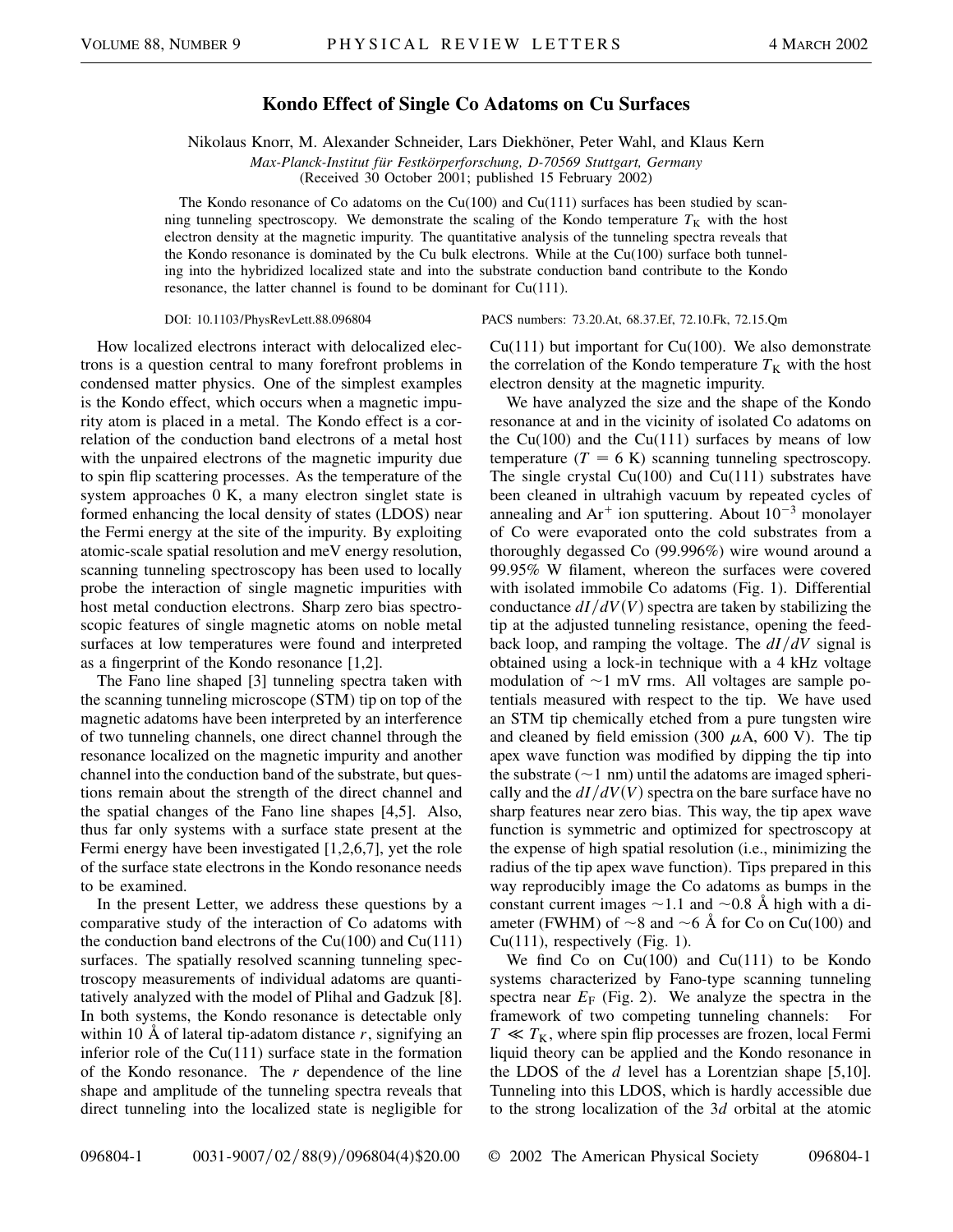

FIG. 1. Constant current STM images  $(-50 \text{ mV} \text{ bias}, I =$ 2 nA) of Co adatoms on the  $Cu(100)$  (three atoms) and the Cu(111) surface (two atoms). The Friedel oscillations of the Cu(111) surface state electrons can be easily detected up to 10 nm. The inset compares line cuts in the *z* signal over the adatoms on the two different surfaces for typical tip conditions.

core, makes up only one part of the tunneling current; the other part is from tunneling into the conduction electron LDOS of the substrate modified by the presence of the Kondo impurity. These two tunneling channels interfere and the resulting tunneling LDOS, which is proportional to the measured *dIdV* signal, has a Fano line shape. In contrast to the atomic excitation spectra studied by Fano, the tunneling line shape is not fixed but varies with the lateral tip-adatom distance *r*. We describe the tunneling conductance close to zero bias as

$$
dI/dV(r,V) = c + a(r)\frac{q(r)^{2} - 1 + 2q(r)\epsilon}{\epsilon^{2} + 1}, \quad (1)
$$

with  $\epsilon = (eV + \Delta E)/k_B T_K$ . Here, *c* is the background  $dI/dV$  signal, and  $\Delta E$  is a small shift of the resonance from the Fermi energy due to level repulsion between the *d* level and the Kondo resonance. The Fano line shape



FIG. 2. Atom differential conductance (*dIdV*) spectra for  $Co/Cu(100)$  and  $Co/Cu(111)$ . The tunneling resistance was  $10 \text{ M}\Omega$ . The spectra are normalized to their lowest values. The solid lines are Fano line shape fits according to Eq. (1); average parameters are summarized in Table I.

parameter  $q$  is given by [5,8]

$$
q(r) = \frac{\text{Re}G(r) + t(r)}{\text{Im}G(r)},\tag{2}
$$

with  $G(r)$  a modified conduction electron Green's function as seen by the tip, and *t* is a function proportional to the matrix element for direct tunneling into the localized state.  $t(r)$  depends on the overlap of the tip wave function with this state and will fall off rapidly with *r*. It is modeled as  $t(r) = t_0 \exp[-\frac{d(r)}{\alpha}]$ , with a decay length  $\alpha$  and the overall tip-adatom distance  $d(r)$  (see inset of Fig. 3). With *q* defined as in Eq. (2),  $a(r)$  is proportional to  $[\text{Im}G(r)]^2$ . The Fano line shape is a negative Lorentzian for  $q = 0$ , a positive Lorentzian for  $q = \pm \infty$ , and most asymmetric for  $q = \pm 1$ . Even for  $t = 0$ , i.e., no direct tunneling into the localized state, any Fano line shape can result due to the first part of  $q$ , Re $G/ImG$ , which describes an indirect tunneling from the tip to the adsorbate by conduction electron propagation. This first part gives rise to rapid oscillations of *q* between asymmetric Fano and symmetric Lorentzian line shapes with a period of  $\pi/k_F$  $(\pi/k_F^b = 2.6 \text{ Å}$  for the free bulk electrons) [4,5]. But, as we will see below, these oscillations are not resolved by

TABLE I. Mean Fano line shape parameters and Kondo temperatures  $T_K$  from fits of Eq. (1) to scanning tunneling spectra of ten different Co adatoms on Cu(100) and Cu(111). *n* is the number of nearest neighbor Cu atoms.

|                  | Co/Cu(111)      | Co/Cu(100)      | Co in bulk     |
|------------------|-----------------|-----------------|----------------|
| $T_{\rm K}$ [K]  | $54 \pm 2$      | $88 \pm 4$      | $\sim$ 500 [9] |
|                  | $53 \pm 5$ [6]  |                 |                |
| n                |                 |                 | 12             |
| q                | $0.18 \pm 0.03$ | $1.13 \pm 0.06$ |                |
| $\Delta E$ [meV] | $1.8 \pm 0.6$   | $-1.3 \pm 0.4$  |                |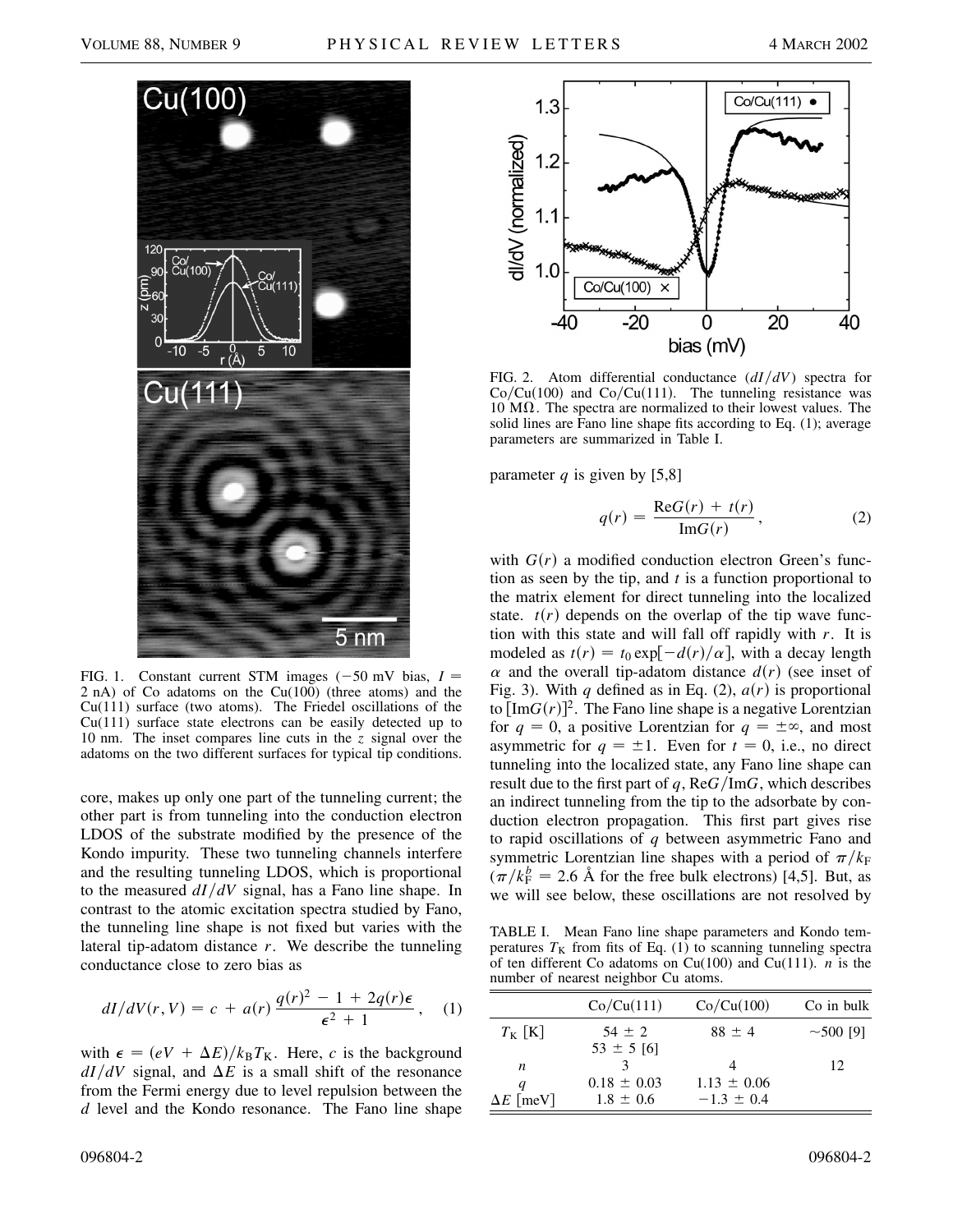

FIG. 3. Spatial dependence of the Fano line shape parameter *q* on the in-plane tip-adatom distance *r* for  $Co/Cu(100)$  and  $Co/Cu(111)$ . Each data set presents averaged values from measurements on four atoms. The dotted lines are from calculations with no direct tunneling into the localized state, for the solid line  $t(r)$  was fitted as described in the text. The inset shows the measurement geometry.

the STM in the usual spectroscopic tunneling conditions with the tip about  $5 < z < 10$  Å above the surface. By modeling the host metal electrons with a jellium model [8], the oscillations in *G* are found to be lost for  $z > 5$  Å. We further define the overall amplitude *A* of Eq. (1) as the distance from the lower minimum to the upper maximum:

$$
A(r) = a(r)[1 + q(r)^{2}].
$$
 (3)

We fitted Eq. (1) to on-atom  $(r = 0) dI/dV(V)$  curves taken on different adatoms and with different tip structures. Prior to fitting, the  $dI/dV(V)$  curves are normalized to their minimal value. The form of the spectra did not change for different tunneling resistances in the range of 0.2 to 100  $\text{M}\Omega$ . Average Fano line shape parameters from fitting ten different on-atom differential conductance spectra for Co on  $Cu(100)$  and  $Cu(111)$  are summarized in Table I. We determine Kondo temperatures of  $T_{\rm K} = (88 \pm 4)$  and  $(54 \pm 2)$  K for Co on the Cu(100) and  $Cu(111)$  surface, respectively. The  $Cu(111)$  value is in very good agreement with the  $T<sub>K</sub>$  value of (53  $\pm$  5) K reported by Manoharan *et al.* [6].

The Kondo problem is essentially determined by only one relevant energy scale,  $k_B T_K$ . Once the Kondo temperature is known, predictions for all relevant physical observables can be made. The Kondo temperature itself should depend only on the strength of the exchange coupling *J* and the density of the conduction electron states  $\rho$ at the magnetic impurity [10]:

$$
T_{\rm K} = T_0 e^{-1/(2J\rho)}.
$$
 (4)

The increase in  $T_K$  from Cu(111) to Cu(100) to bulk Cu (see Table I) is due to an increase in  $J\rho$  which is in turn related to an increase of the number of nearest neighbor Cu atoms *n*. From atomic resolution images for  $Co/Cu(100)$ , we determined the Co adatom site to be the fourfold hollow site  $(n = 4)$ ; for Co/Cu(111), the adsorption site is known to be the threefold hollow site [11], i.e.,  $n = 3$ . We find that the logarithm of the Kondo temperature falls off linear with  $1/n$ . A fit of  $T_K$  to Eq. (4) with  $J \rho \sim n$  yields  $T_0 = 10^{3.00 \pm 0.12}$  K and  $J\rho = (0.055 \pm 0.007)n$ .

We now turn to the influence of the surface state electrons on the Kondo resonance. To this end, we have investigated the change of the Fano resonances with the in-plane tip-adatom distance *r* by scanning over the adatoms and taking tunneling spectra for different *r*.  $q(r)$  and  $A(r)$ , as determined from fits of Eq. (1) to spectra taken on four different Co adatoms on  $Cu(111)$  and  $Cu(100)$ , are shown in Figs. 3 and 4. The errors are due to different tip structures, variations for different adatoms, and noise in the *dIdV* signal for larger *r*. For both systems the Kondo spectra are detectable only for  $r < 10$  Å (Fig. 4). The similar decay of  $A(r)$  clearly indicates that the Cu(111) surface state does not significantly contribute to the formation of the Kondo resonance: Because of its two dimensional character,  $A(r)$  for the surface state electrons should fall off only with  $1/r$ , whereas  $A(r)$  for the bulk electrons falls off as  $1/r^2$  [8]. On the bare Cu(111) surface, about 2/3 of the current tunnels into the surface state. This can be seen from the corresponding increase of the  $dI/dV$  signal at the onset  $(-440 \text{ mV})$  of the surface state [12]. But it is known that, close to strongly bound adsorbates, the tunneling channel into the surface state is lost: The surface state onset can no longer be detected on the adsorbate, and the adsorbate Friedel oscillations of the surface state are those of a highly absorbing (black dot) scatterer [13–15]. The surface state electrons thus scatter into bulk states at the Co adatoms which can explain why their share in the Kondo resonance is below the experimental resolution. That they are not entirely uninvolved was demonstrated by Manoharan *et al.* [6,14] in an ellipse corral experiment, where a Fano spectrum was found in one focus about 8 nm away from the



FIG. 4. Spatial dependence of the normalized amplitude of the Fano resonance  $A(r)/A(0)$  on the in-plane tip-adatom distance *r* for  $Co/Cu(100)$  and  $Co/Cu(111)$ . Each data set presents averaged values from measurements on four atoms. The solid lines are from model calculations described in the text.